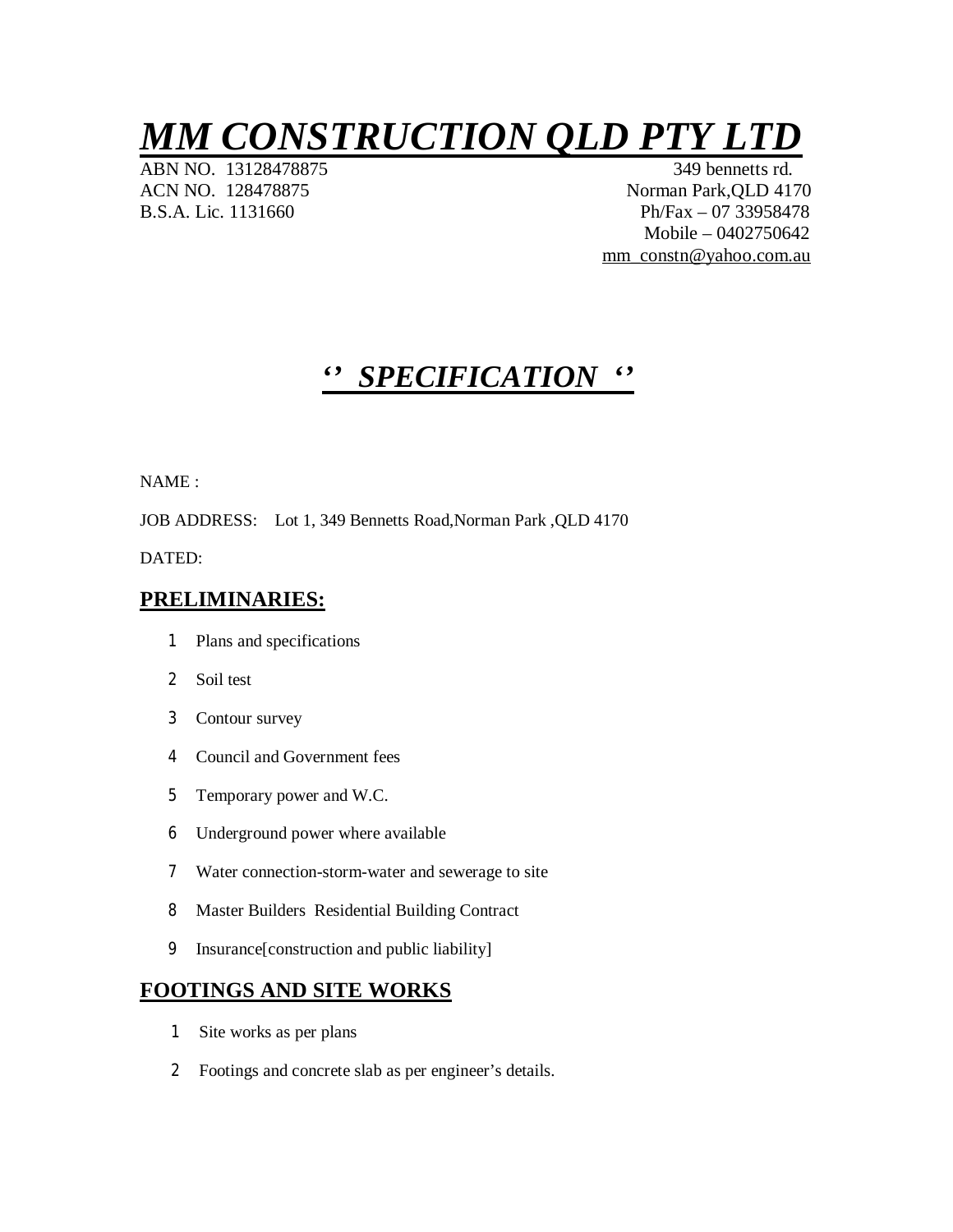## **PLUMBING AND DRAINAGE :**

- 1 Plumbing and drainage as per council requirements.
- 2 External garden taps: 3
- 3 Dishwasher cold water point
- 4 Water to fridge space
- 5 Slimline 5000 litres Poly Rainwater storage tank installed as per council requirements.

## **GAS PLUMBING**

Provide connection from natural gas to Gas cooktop in kitchen, Barbecue point in alfresco & Instantaneous hot water system.

### **FRAME**

- Timber frame construction as per australian standards.

-**Wall heights and head heights as per plans.**

**-N2 wind rating Frame.**

**-Reflective foil laminate to all external walls.**

## **ROOF COVERING:**

Roof: Colorbond metal roof as per plans.

Fascia and Gutter: square line metal colour bond.

Downpipes: Round pvc

Insulation: Ceiling insulation as per council requirements. All external walls to be reflective foil wrap .

## **BALCONY :**

Tiles over waterproofed compressed fibro sheeting. Glass Balaustrading & stainless steel handrail .

## **STAIRCASE :**

Timber stained grade stairs and stained round timber handrail & powder coated stringers.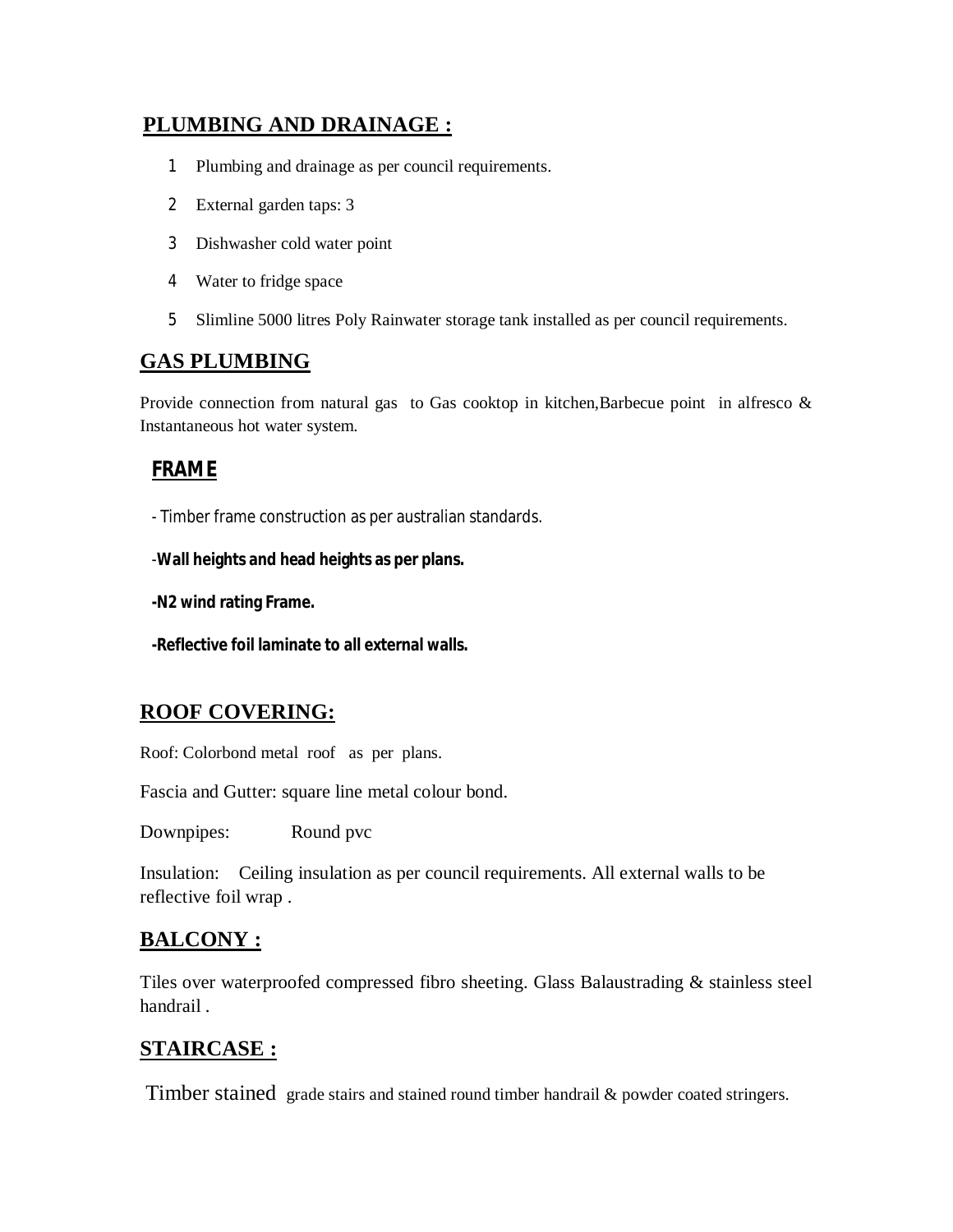## **GLASS WINDOWS &DOORS:**

standard colours powder coated aluminium framed windows and sliding glass doors as indicated on plans.

## **EXTERIOR WALLS & FINISHES :**

**-Brick walls** with render & painted finish.

- Blue board & Hardies cladding as per plans.

## **INTERIOR LININGS :**

- 1 Ceilings: 10mm plaster board
- 2 Walls: 10mm plaster board
- 3 Wet area walls : Hardies Villa-board
- 4 Cornice: 3 steps feature cornice to the whole house except wardrobes(90 mm standard cornice) including outside patio, balconies & alfresco area.

## **ELECTRICALS:**

| 50 |
|----|
| 30 |
|    |
|    |
|    |
| 3  |
|    |
| 2  |
| 10 |
| 3  |
|    |
|    |
|    |

Electrical FITTINGS Allowance -\$2500.00 (Fans,Downlights,electrical fixtures etc.) .

## **APPLIANCES:**

- **kitchen appliances omega/technica . Allowance \$2850**
- **kitchen sink allowance \$175**
- **garbage disposal under sink**
- **-water filter under sink mounted.**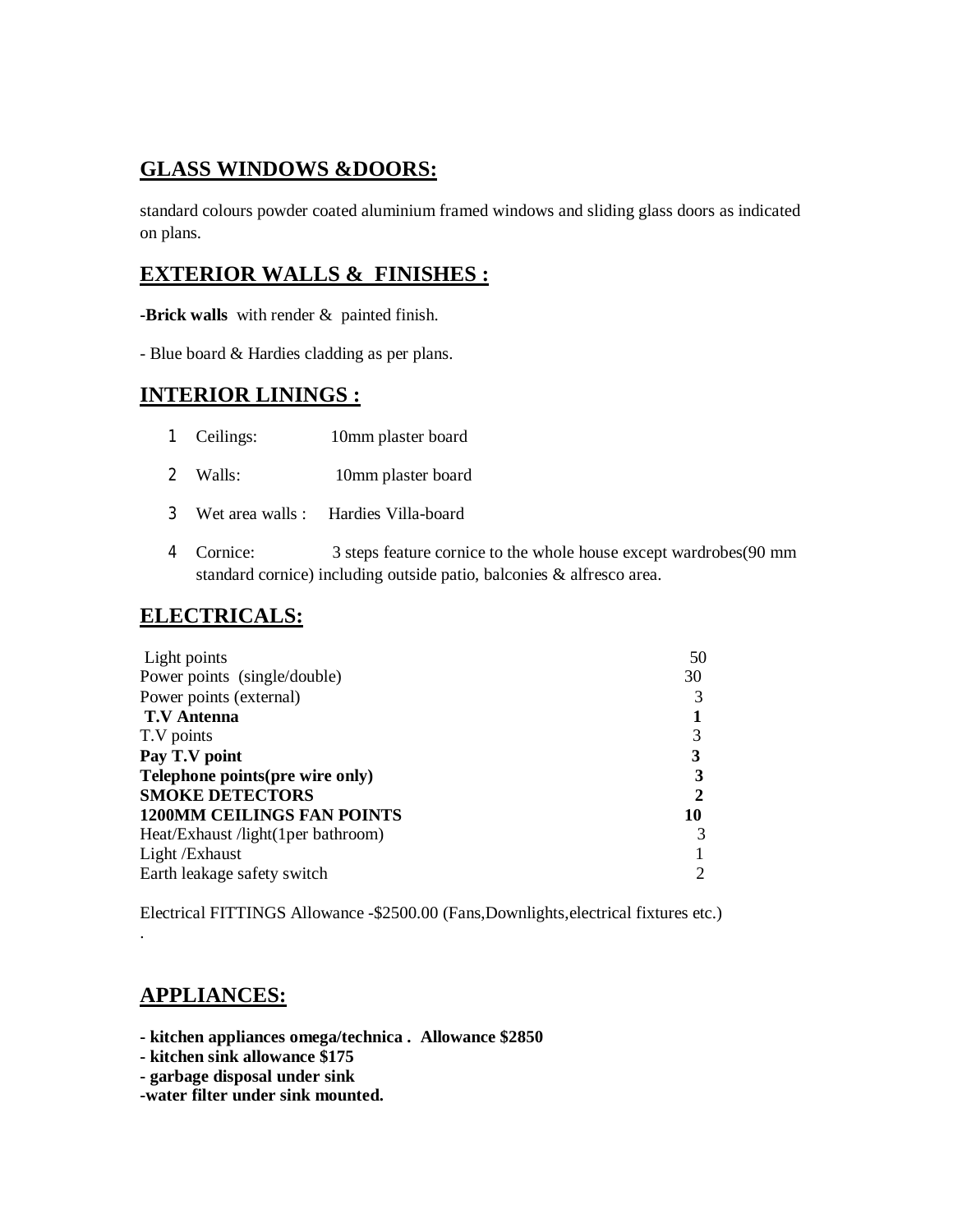## **AIR-CONDITIONNING:**

**Fully Ducted Airconditioning with 17 Kw unit (Actron/Fuzitsu or similar)**

## **Exterior Door**

#### **-2340 mm high Pivot door as per plans.Allowance \$2500.00**

#### **GARAGE DOOR:**

Reliance Panelift Colorbond automatic 2400 mm high with timber finish.

#### **INTERNAL DOORS:**

**-Hume doors (Accent Range)2**340mm high doors to 2700mm ceiling heights upper & lower levels as per plans.

-Door furniture allowance \$30.

-magnetic door catches & Cushions stops.

## KITCHEN:

 Kitchen: **Two pak kitchen** cabinets as per plans with styles to be selected from builders range as per plans. 30mm thick **Black Galaxy Granite** Benchtop with smooth edge profile. Splash backs to be 20mm **Black Galaxy Granite** as per plans. Pantry Doors with standard white melamine shelving Kick boards are brushed aluminium laminate Handles selected from builders range

## **BATHROOMS & ENSUITE**

 30mm thick **Black Galaxy Granite** Benchtop with smooth edge profile with basin(builders range) on top. Doors and draws: Two pac draws and vanities Handles selected from builders range.

SPA bath in the M/bed Ensuite on top floor. Toilets & sinks to be selected from Quality range. All tapware including mixers &accessories from Qualty range. Semi framed shower screens to 2 baths & ensuite.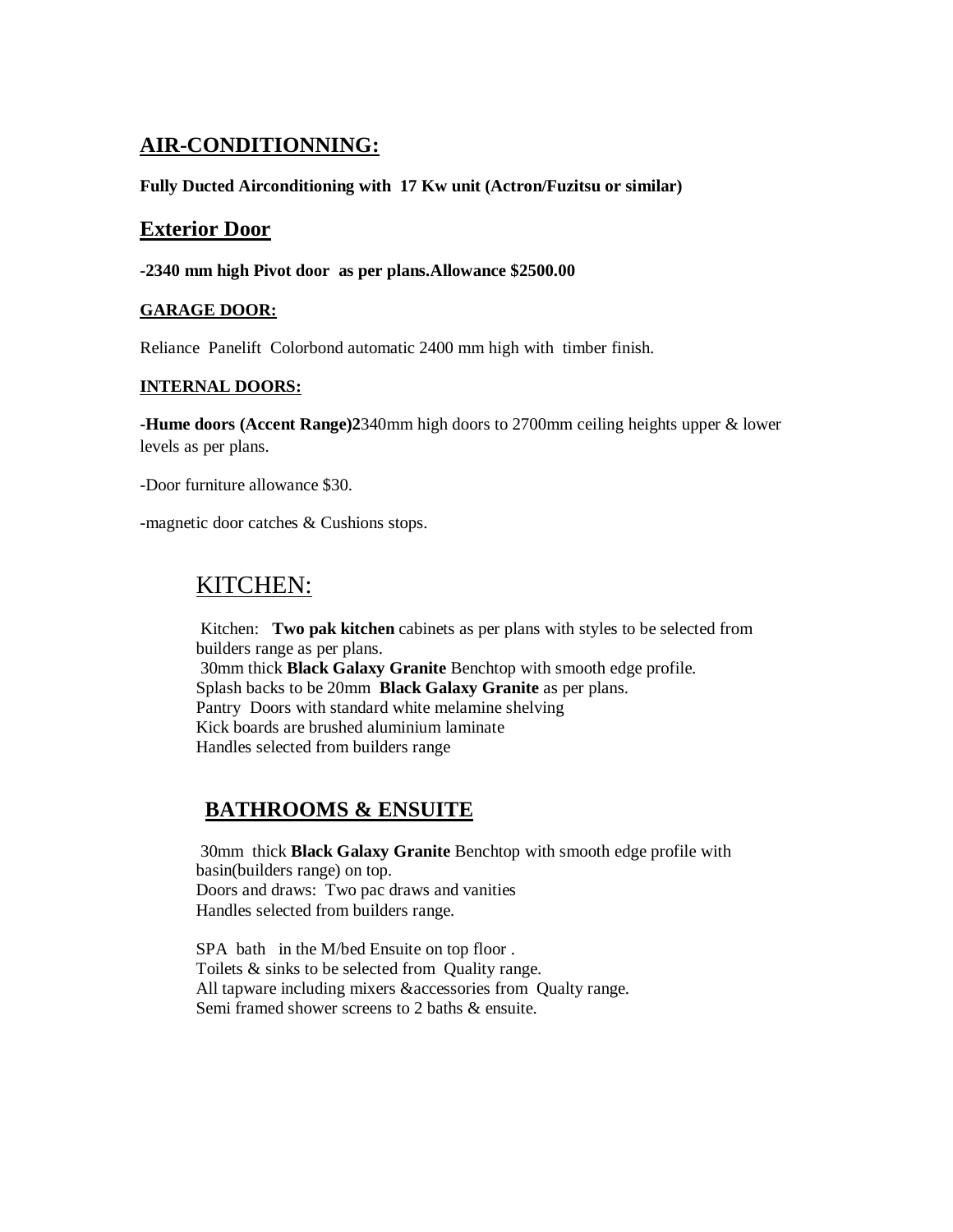## **Laundry cabinet and bench:**

Two Pac doors as per plans & **Black Galaxy Granite** Benchtop with drop in stainless steel tub from Builders standard range. Handles selected from builders range. Brushed Aluminum Kicks.

## **INTERIOR MOULDING & SHELVING:**

| Architraves:                                                 | 66 mmx19mm Fj pine paint grade                                                                                                 |
|--------------------------------------------------------------|--------------------------------------------------------------------------------------------------------------------------------|
| Skirting:                                                    | 66mmx19mm Fi paint grade                                                                                                       |
| Wardrobe shelving:<br>$M/Bedroom$ W.I.R :<br>Linen shelving: | 1 Melamine top shelf with 2 chrome hanging rod & 1 draw tower<br>1 melamine top shelf $& 2$ draw towers.<br>4 Melamine shelves |

## **FLOOR COVERINGS : (included in price) Tiling**

Tiling to all wet areas top & bottom floors, entry, kitchen, dining & family area, porch, alfresco & Balcony .Baths & ensuite will have floor to ceiling tiling.

Tile Allowances- Main floor tiles-\$25 Wall tiles- \$25 Outdoor tiles- \$25

**Wood flooring- Allowance \$75 per sq mtr .wood flooring to lounge room(lower level) &all bedrooms,passage & rumpus on the top floor.**

## **PAINTING:**

**-**2 COAT SYSTEM USED Externally and 3 coats internally using premium grade paint.

| -Interiors:             | Walls 1 colour |
|-------------------------|----------------|
| -Ceiling:               | 1 colour       |
| -Doors & wood work:     | 1 colour       |
| -Handrail to staircase: | stained timber |

## **Intercom & security:**

Electronic controlled front door lock ,6 zones security system & 2 colour panels intercom with 1 outdoor camera.

Crimsafe Security all windows & doors(except front door) to the whole house.

## **Dreiveway**

Exposed Aggregate driveway from range of colours.

## **VACUMAID:**

Vacuumaid with 3 living areas and 1 point in garage.